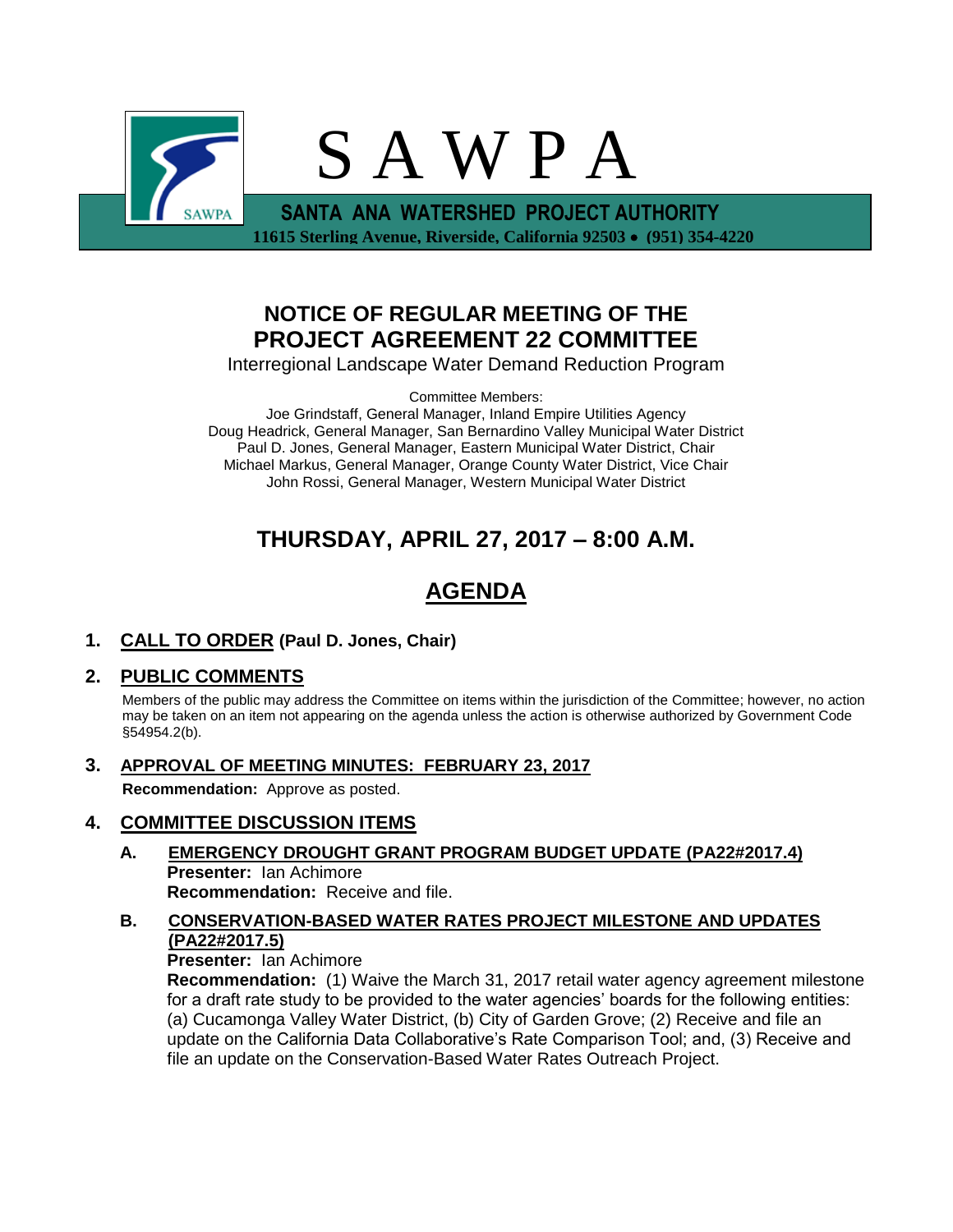#### **C. AERIAL MAPPING PROJECT VEGETATION CLASSIFICATION METHODOLOGY AND LESSONS LEARNED-(PA22#2017.6) Presenter:** Dean Unger **Recommendation:** Receive and file.

#### **D. USE OF PROJECTED SAVINGS FOR THE EMERGENCY DROUGHT GRANT PROGRAM (PA22#2017.7) Presenter:** Rick Whetsel

**Recommendation:** Authorize staff to develop a scope of work and budget and issue a Request for Proposals (RFP) for the following projects to provide additional technical support to water retailers' compliance with new State water use efficiency requirements using remaining available grant funds: (1) Develop an on-line web application and cloud services to provide water retailers access to aerial imagery and landscape measurement data; and, (2) Provide water retailers in the Santa Ana River and Upper Santa Margarita watersheds meter geocoding and North American Industry Classification System (NAICS) coding services.

## **E. METROPOLITAN WATER DISTRICT REGIONAL TURF REMOVAL PROGRAM (PA22#2017.8)**

**Recommendation:** Receive and file.

## **5. FUTURE AGENDA ITEMS**

### **6. ADJOURNMENT**

#### **PLEASE NOTE:**

Americans with Disabilities Act: Meeting rooms are wheelchair accessible. If you require any special disability related accommodations to participate in this meeting, please contact (951) 354-4220 or kberry@sawpa.org. Notification at least 48 hours prior to the meeting will enable staff to make reasonable arrangements to ensure accessibility for this meeting. Requests should specify the nature of the disability and the type of accommodation requested.

Materials related to an item on this agenda submitted to the Commission after distribution of the agenda packet are available for public inspection during normal business hours at the SAWPA office, 11615 Sterling Avenue, Riverside, and available at www.sawpa.org, subject to staff's ability to post documents prior to the meeting.

#### **Declaration of Posting**

I, Kelly Berry, Clerk of the Board of the Santa Ana Watershed Project Authority declare that on Thursday, April 20, 2017, a copy of this agenda has been uploaded to the SAWPA website a[t www.sawpa.org](http://www.sawpa.org/) and posted in SAWPA's office at 11615 Sterling Avenue, Riverside, California.

/s/

\_\_\_\_\_\_\_\_\_\_\_\_\_\_\_\_\_\_\_\_\_\_\_\_\_\_\_\_\_\_\_\_\_\_\_\_\_\_\_ Kelly Berry, CMC